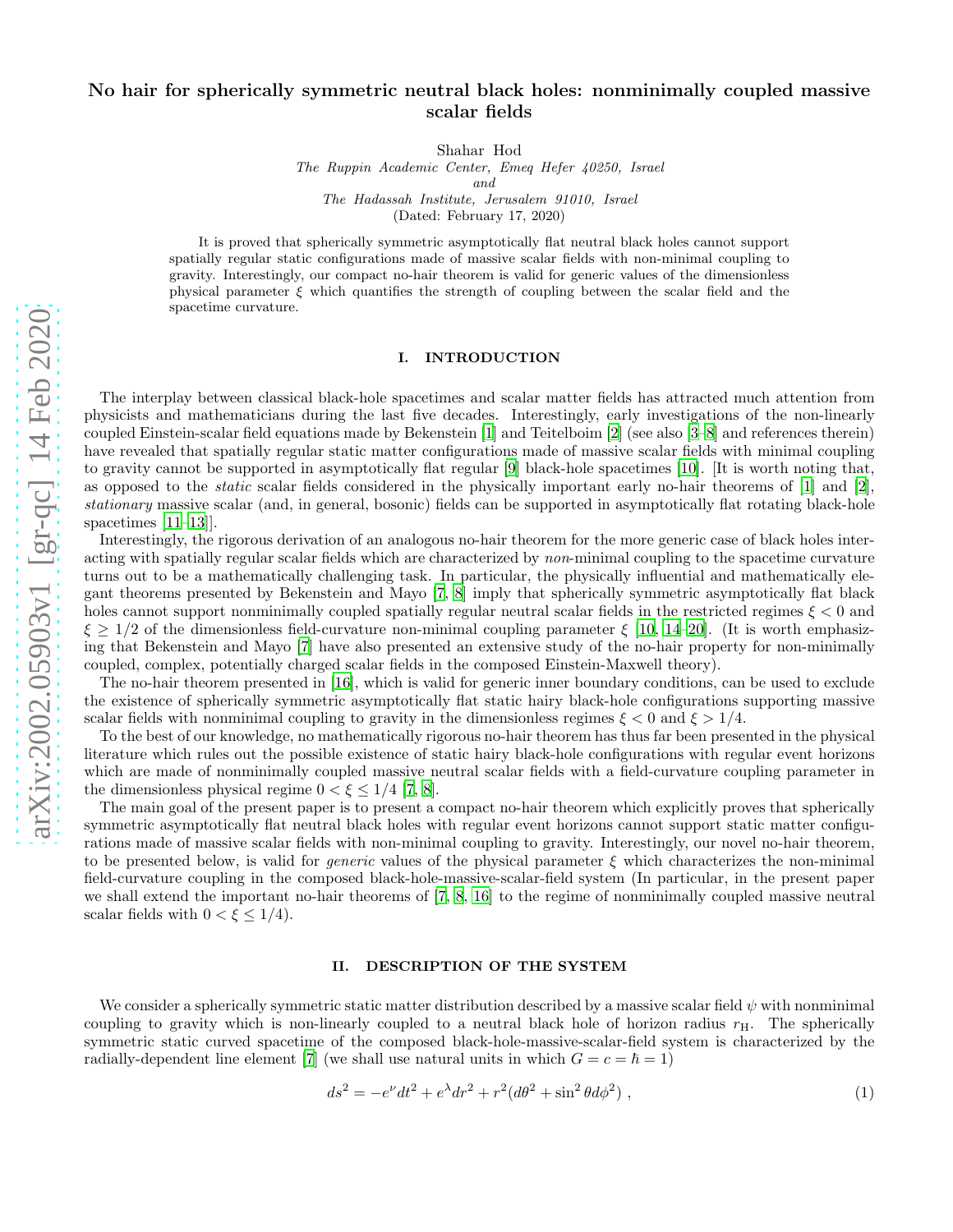where  $\{t, r, \theta, \phi\}$  are the Schwarzschild spacetime coordinates and  $\{\nu = \nu(r), \lambda = \lambda(r)\}\.$  As proved in [\[7\]](#page-5-8), non-extremal black-hole spacetimes with regular event horizons [\[9\]](#page-5-4) are characterized by the simple near-horizon functional relations

<span id="page-1-0"></span>
$$
e^{-\lambda} = L \cdot x + O(x^2) \quad \text{where} \quad x \equiv \frac{r - r_{\text{H}}}{r_{\text{H}}} \quad ; \quad L > 0 \tag{2}
$$

[as explicitly shown in [\[7](#page-5-8)], the expansion coefficient in [\(2\)](#page-1-0) is given by  $L \equiv 1 + 8\pi T_t^t(r_H)r_H^2 > 0$ , where  $-T_t^t(r_H)$  is the energy density which characterizes the matter fields at the horizon  $r = r<sub>H</sub>$  of the black-hole spacetime], and

<span id="page-1-8"></span>
$$
\lambda' r_{\rm H} = -\frac{1}{x} + O(1) \quad ; \quad \nu' r_{\rm H} = \frac{1}{x} + O(1) \tag{3}
$$

where a prime ' denotes a spatial derivative with respect to the radial coordinate r. In addition, asymptotically flat spacetimes are characterized by the large-r functional relations  $[7]$ 

<span id="page-1-3"></span>
$$
\nu \sim M/r \quad \text{and} \quad \lambda \sim M/r \quad \text{for} \quad r \to \infty , \tag{4}
$$

where  $M$  is the total ADM mass (as measured by asymptotic observers) of the hairy black-hole spacetime.

The non-minimally coupled scalar field  $\psi$  of mass  $\mu$  [note that the mass parameter  $\mu$  of the scalar field stands for  $\mu/\hbar$  and therefore has the dimensions of (length)<sup>-1</sup>] is characterized by the action [\[7](#page-5-8)]

<span id="page-1-1"></span>
$$
S = S_{EH} - \frac{1}{2} \int \left( \partial_{\alpha} \psi \partial^{\alpha} \psi + \mu^2 \psi^2 + \xi R \psi^2 \right) \sqrt{-g} d^4 x \tag{5}
$$

where  $S_{\text{EH}}$  denotes the Einstein-Hilbert action of the curved spacetime and the dimensionless physical parameter  $\xi$  quantifies the strength of the nonminimal coupling between the scalar field  $\psi$  and the scalar curvature  $R(r)$  [see Eq. [\(23\)](#page-3-0) below] of the black-hole spacetime. It is worth noting that the no-hair theorem for scalar-tensor theories presented in [\[18\]](#page-5-12), which is based on a simple transformation of the action from the Jordan frame to the Einstein frame, is not applicable to the action [\(5\)](#page-1-1) considered in the present paper. In particular, the scalar-curvature coupling considered in [\[18](#page-5-12)] is proportional to  $\psi R$ , whereas the action [\(5\)](#page-1-1) for the massive scalar field is characterized by a nonminimal scalar-curvature coupling of the functional form  $\psi^2 R$ .

Note that an asymptotically flat spacetime is characterized by the simple functional relation [\[7\]](#page-5-8)

<span id="page-1-4"></span>
$$
R(r \to \infty) \to 0. \tag{6}
$$

In addition, as discussed in [\[7\]](#page-5-8), physically acceptable spacetimes are characterized by finite and positive values of the effective asymptotic  $(r/M \gg 1)$  gravitational constant  $G_{\text{eff}} = G[1 - 8\pi G \xi \psi^2 (r/M \gg 1)]$  [\[7\]](#page-5-8). This physical requirement implies that the radial eigenfunction of the nonminimally coupled massive scalar fields is bounded asymptotically by the simple relations

<span id="page-1-5"></span>
$$
-\infty < 8\pi\xi\psi^2 < 1 \quad \text{for} \quad r/M \gg 1 \tag{7}
$$

The action [\(5\)](#page-1-1) of the nonminimally coupled massive scalar field yields the differential equation [\[7](#page-5-8)]

$$
\partial_{\alpha}\partial^{\alpha}\psi - (\mu^2 + \xi R)\psi = 0 , \qquad (8)
$$

which, in the spherically symmetric static black-hole spacetime [\(1\)](#page-0-0) and for a real scalar field  $\psi = \psi(r)$  whose spatial behavior depends only on the radial coordinate  $r$ , can be written in the form

<span id="page-1-2"></span>
$$
\psi'' + \frac{1}{2} \left( \frac{4}{r} + \nu' - \lambda' \right) \psi' - (\mu^2 + \xi R) e^{\lambda} \psi = 0 \tag{9}
$$

[It is worth emphasizing that the radial differential equation [\(9\)](#page-1-2) is valid for a real and static scalar field which inherits the symmetries of the spherically symmetric static black-hole spacetime [\(1\)](#page-0-0)].

The characteristic action [\(5\)](#page-1-1) of the nonminimally coupled massive scalar field also yields the following functional expressions [\[7\]](#page-5-8)

<span id="page-1-6"></span>
$$
T_t^t = e^{-\lambda} \frac{\xi (4/r - \lambda') \psi \psi' + (2\xi - 1/2)(\psi')^2 + 2\xi \psi \psi''}{1 - 8\pi \xi \psi^2} - \frac{\mu^2 \psi^2}{2(1 - 8\pi \xi \psi^2)} ,
$$
 (10)

<span id="page-1-7"></span>
$$
T_t^t - T_r^r = e^{-\lambda} \frac{(2\xi - 1)(\psi')^2 + 2\xi\psi\psi'' - \xi(\nu + \lambda)'\psi\psi'}{1 - 8\pi\xi\psi^2} ,
$$
\n(11)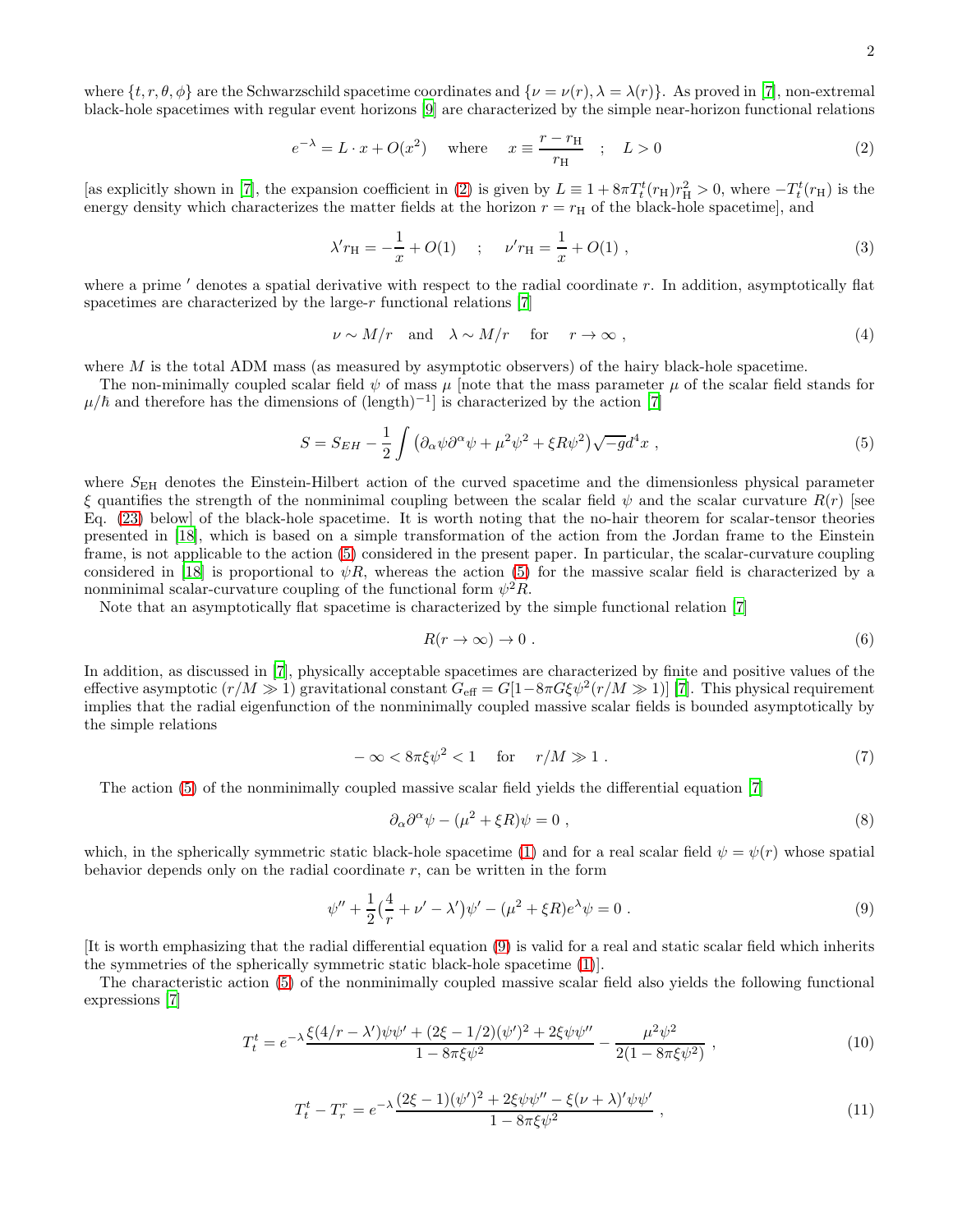and

<span id="page-2-2"></span>
$$
T_t^t - T_\phi^\phi = e^{-\lambda} \frac{\xi(2/r - \nu')\psi\psi'}{1 - 8\pi\xi\psi^2}
$$
\n<sup>(12)</sup>

for the components of the energy-momentum tensor [It is worth noting that, except of the Einstein relation  $R = -8\pi T$ , our no-hair theorem, to be presented below, does not rely on the explicit forms of the Einstein field equations  $G^{\mu}_{\nu} = 8\pi T^{\mu}_{\nu}$ . Nevertheless, for the interested readers, we note that the corresponding functional expressions of the Einstein tensor components  $G^{\mu}_{\nu}$  can be found, for example, in Eqs. (2.4), (2.5) and (2.6) of [\[21\]](#page-5-13)]. As discussed in [\[7\]](#page-5-8), causality requirements imply that, for physically acceptable systems, the components of the energy-momentum tensor are characterized by the simple inequalities

<span id="page-2-0"></span>
$$
|T^{\theta}_{\theta}| = |T^{\phi}_{\phi}| \le |T^t| \ge |T^r_r| \tag{13}
$$

In particular, below we shall use the following functional relations [\[7\]](#page-5-8)

<span id="page-2-7"></span>
$$
sgn(T_t^t) = sgn(T_t^t - T_r^r) = sgn(T_t^t - T_\phi^\phi) \tag{14}
$$

which provide necessary conditions for the validity of the energy conditions [\(13\)](#page-2-0) derived in [\[7](#page-5-8)] for physically acceptable systems. Finally, following [\[7\]](#page-5-8) we stress the important fact that physically acceptable spacetimes are also characterized by energy-momentum tensors with finite mixed components [\[7](#page-5-8)]:

<span id="page-2-8"></span>
$$
\{|T_t^t|, |T_r^r|, |T_\theta^\theta|, |T_\phi^\phi|\} < \infty \tag{15}
$$

## III. REVIEW OF FORMER ANALYTICAL RESULTS: NO NONMINIMALLY COUPLED MASSIVE SCALAR HAIR IN THE REGIMES  $\xi < 0$  and  $\xi > \frac{1}{4}$

Before we proceed, it is important to mention that the no-hair theorem presented in [\[16](#page-5-11)] rules out the existence of asymptotically flat static hairy black-hole configurations with regular event horizons supporting massive scalar fields with nonminimal coupling to gravity in the dimensionless regimes  $\xi < 0$  and  $\xi > 1/4$ . (It is worth stressing the fact that the no-scalar-hair theorem presented in [\[16\]](#page-5-11) is valid for generic inner boundary conditions. In particular, this theorem is valid for both asymptotically flat black-hole spacetimes with absorbing horizons and for asymptotically flat stars with compact reflecting boundaries [\[16\]](#page-5-11)). For completeness of the presentation, in the present section we shall give a brief sketch of the no-hair theorem presented in [\[16\]](#page-5-11).

Taking cognizance of the characteristic asymptotic functional relations [\(4\)](#page-1-3) and [\(6\)](#page-1-4) of the static black-hole spacetime [\(1\)](#page-0-0), one finds from [\(9\)](#page-1-2) the mathematically compact radial scalar equation [\[16](#page-5-11)]

<span id="page-2-1"></span>
$$
\psi'' + \frac{2}{r}\psi' - \mu^2\psi = 0 \quad \text{for} \quad r/M \gg 1 ,
$$
 (16)

which determines the spatial behavior of the massive scalar fields in the asymptotic  $r \gg M$  region. The physically acceptable solution of the radial differential equation [\(16\)](#page-2-1) which respects the characteristic asymptotic relation [\(7\)](#page-1-5) [\[7\]](#page-5-8) is given by

<span id="page-2-3"></span>
$$
\psi(r) = A \cdot \frac{e^{-\mu r}}{\mu r} \quad \text{for} \quad r/M \gg 1 , \qquad (17)
$$

where A is a dimensionless normalization constant.

Taking cognizance of Eqs.  $(4)$ ,  $(10)$ ,  $(12)$ , and  $(17)$ , one obtains the asymptotic functional expressions [\[16](#page-5-11)]

<span id="page-2-4"></span>
$$
T_t^t = (4\xi - 1)\mu^2 \psi^2 \cdot [1 + O(M/r)] \tag{18}
$$

and

<span id="page-2-5"></span>
$$
T_t^t - T_\phi^\phi = -\xi \frac{2\mu}{r} \psi^2 \cdot [1 + O(M/r)] \tag{19}
$$

for the energy-momentum components of the spatially regular nonminimally coupled massive scalar fields. In particular, the expressions [\(18\)](#page-2-4) and [\(19\)](#page-2-5) yield the mathematically simple and physically important asymptotic relation

<span id="page-2-6"></span>
$$
sgn(T_t^t) = -sgn(T_t^t - T_\phi^\phi) \quad \text{for} \quad \xi < 0 \quad \text{or} \quad \xi > 1/4 \tag{20}
$$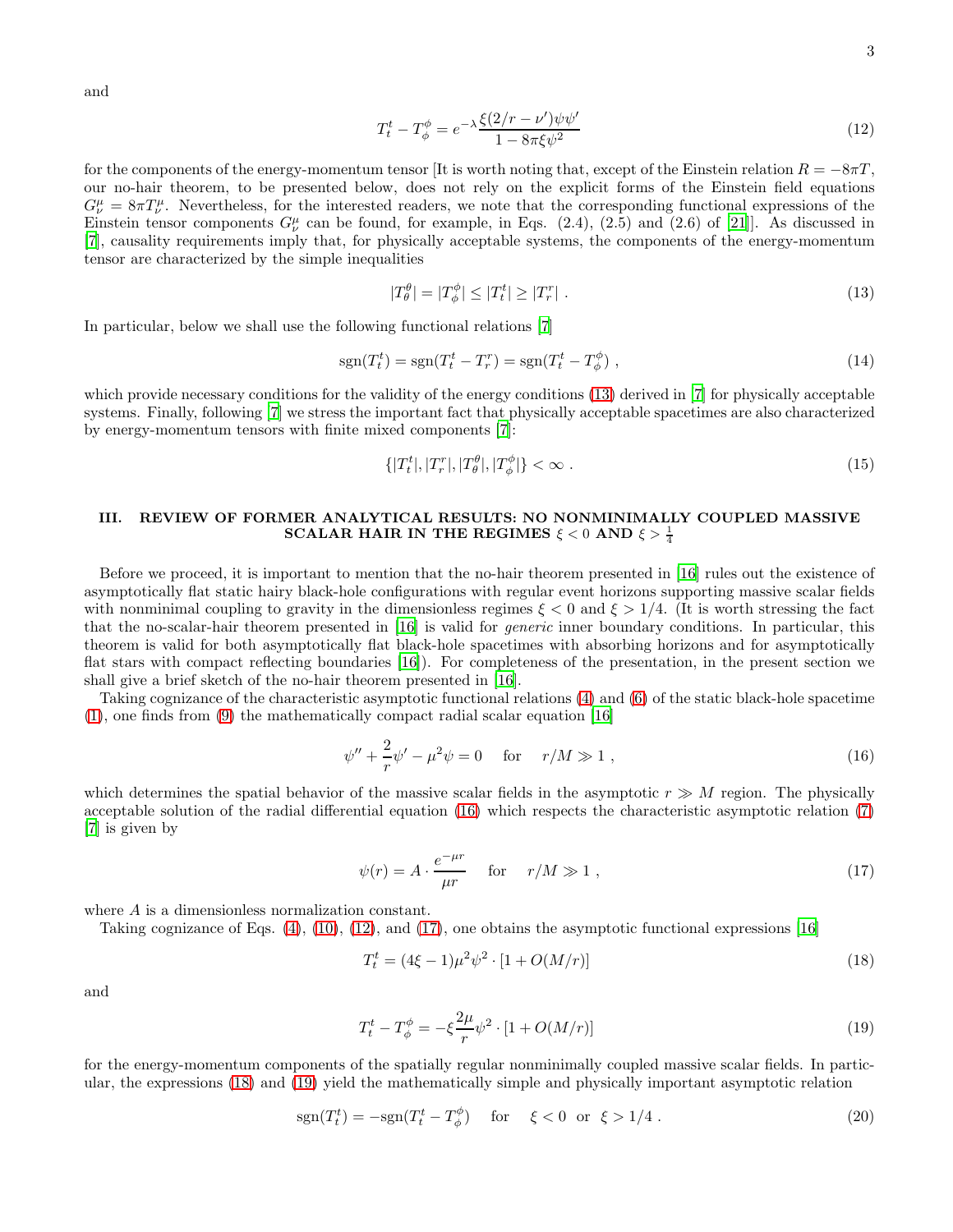Interestingly, the relation [\(20\)](#page-2-6) between the components of the energy-momentum tensor which characterizes the nonminimally coupled massive scalar field, violates the fundamental relation [\(14\)](#page-2-7) which, as explicitly proved in [\[7\]](#page-5-8), characterizes physically acceptable Einstein-matter systems. One therefore realizes that spatially regular static matter configurations made of massive scalar fields nonminimally coupled to gravity in the regimes  $\xi \leq 0$  [note that the early no-hair theorems of [\[1\]](#page-5-0) and [\[2](#page-5-1)] explicitly rule out the existence of external matter configurations ('hair') which are made of spatially regular minimally coupled ( $\xi = 0$ ) static massive scalar fields and  $\xi > 1/4$  cannot be supported in spherically symmetric asymptotically flat neutral black-hole spacetimes [\[16\]](#page-5-11).

### IV. THE NO-HAIR THEOREM FOR THE NONMINIMALLY COUPLED MASSIVE SCALAR FIELDS IN THE REGIME  $\xi > 0$

In the present section we shall complete our no-hair theorem for the composed black-hole-scalar-field system by explicitly proving that static matter configurations made of spatially regular nonminimally coupled massive scalar fields in the dimensionless physical regime  $\xi > 0$  cannot be supported in spherically symmetric asymptotically flat neutral black-hole spacetimes.

We shall first prove that the characteristic eigenfunction  $\psi(r)$  of the nonminimally coupled self-gravitating massive scalar fields is a non-monotonic function of the radial coordinate r. Taking cognizance of the characteristic asymptotic behavior [see Eq. [\(17\)](#page-2-3)]

<span id="page-3-2"></span>
$$
\psi(r/M \to \infty) \to 0 \tag{21}
$$

of the spatially regular massive scalar fields, one deduces that if the radial scalar eigenfunction is characterized by the near-horizon behavior  $\psi(x \to 0) \to 0$  then it must possess, in accord with the above mentioned claim, an extremum point in the exterior black-hole spacetime. We shall now prove that scalar eigenfunctions with the near-horizon behavior

<span id="page-3-6"></span>
$$
\psi(x \to 0) \neq 0 \tag{22}
$$

are also characterized by a non-monotonic radial profile.

Taking cognizance of Eqs. [\(10\)](#page-1-6), [\(11\)](#page-1-7), and [\(12\)](#page-2-2), and using the Einstein relation  $R = -8\pi T$  [here the radiallydependent function  $T(r)$  denotes the trace of the energy-momentum tensor which characterizes the matter fields, one finds the functional expression

<span id="page-3-0"></span>
$$
R = -\frac{8\pi}{1 - 8\pi\xi\psi^2} \left\{ e^{-\lambda} \left[ \xi \left( \frac{12}{r} + 3\nu' - 3\lambda' \right) \psi \psi' + 6\xi\psi\psi'' + (6\xi - 1)(\psi')^2 \right] - 2\mu^2\psi^2 \right\}
$$
(23)

for the Ricci scalar curvature which characterizes the spherically symmetric composed black-hole-massive-scalar-field system. Substituting [\(23\)](#page-3-0) into [\(9\)](#page-1-2), one obtains the (rather cumbersome) radial differential equation

<span id="page-3-1"></span>
$$
\psi'' \cdot \left[1 + 8\pi\xi(6\xi - 1)\psi^2\right] + \psi' \cdot \left[\frac{1}{2}\left(\frac{4}{r} + \nu' - \lambda'\right)\left[1 + 8\pi\xi(6\xi - 1)\psi^2\right] + 8\pi\xi(6\xi - 1)\psi\psi'\right] - \mu^2 e^{\lambda}\left(1 + 8\pi\xi\psi^2\right)\psi = 0 \tag{24}
$$

which determines the spatial behavior of the nonminimally coupled massive scalar fields in the static black-hole spacetime [\(1\)](#page-0-0).

We note that, in the dimensionless regimes  $\xi \geq 1/6$  and  $\xi \leq 0$  of the coupling parameter  $\xi$ , the functional expression

<span id="page-3-3"></span>
$$
\mathcal{F}(r;\xi) \equiv 1 + 8\pi\xi(6\xi - 1)\psi^2\tag{25}
$$

that appears on the l.h.s of [\(24\)](#page-3-1) is a positive definite function. We shall now prove that  $\mathcal{F}(r)$  is a positive definite function in the exterior black-hole spacetime also in the dimensionless physical regime  $0 < \xi < 1/6$ . To this end, we first point out that the characteristic asymptotic behavior [\(21\)](#page-3-2) of the massive scalar fields yields the simple relation [see Eq. [\(25\)](#page-3-3)]

<span id="page-3-5"></span>
$$
\mathcal{F}(r/M \to \infty) \to 1 \tag{26}
$$

Let us assume that the function  $\mathcal{F}(r)$  switches signs at some radial point  $r_0 \in (r_H, \infty)$ . Then, the characteristic differential equation [\(24\)](#page-3-1) yields the simple relation [\[22\]](#page-5-14)

<span id="page-3-4"></span>
$$
8\pi\xi(6\xi - 1)(\psi')^2 = \mu^2 e^{\lambda} (1 + 8\pi\xi\psi^2) \quad \text{at} \quad r = r_0 \tag{27}
$$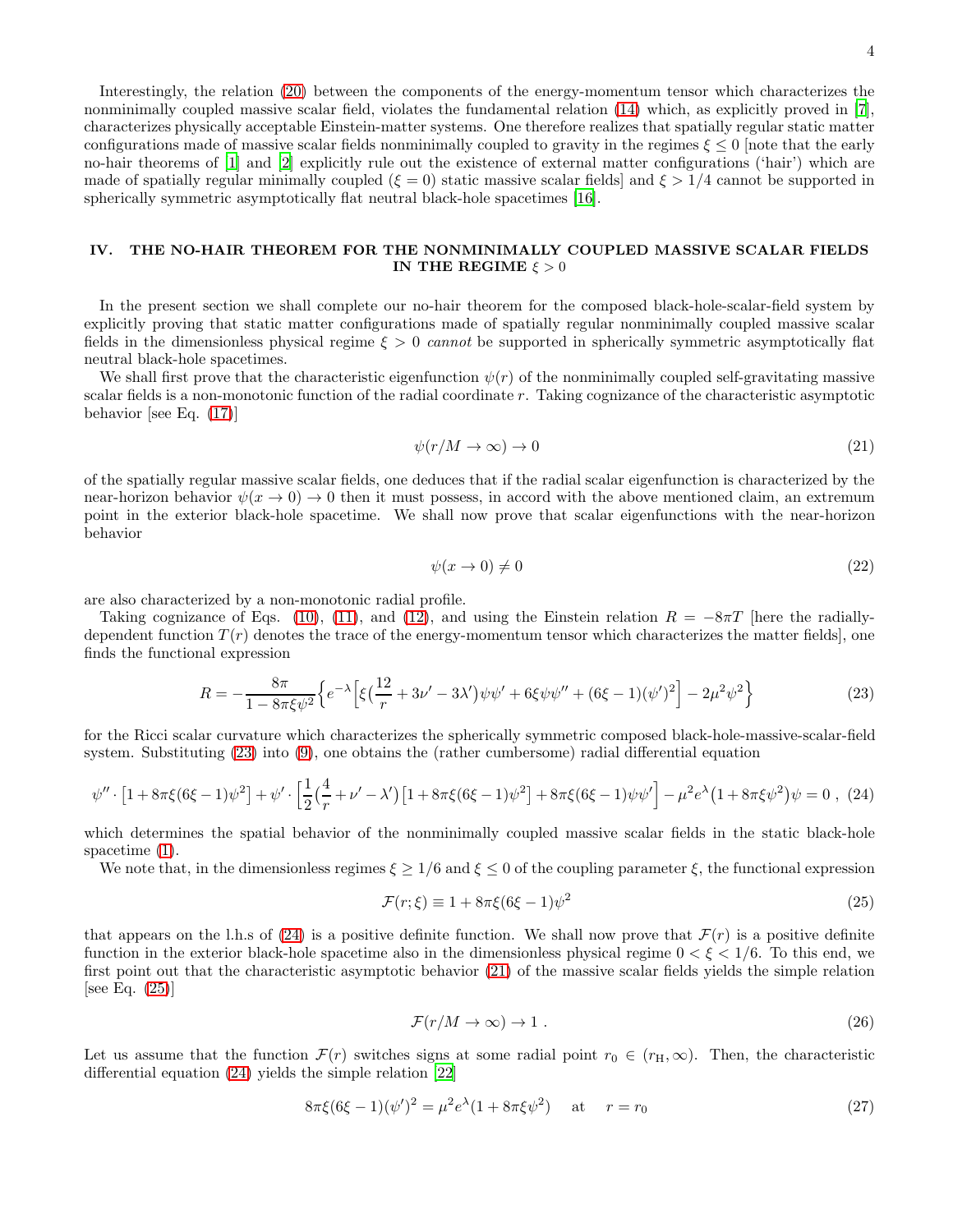for the radial eigenfunction of the nonminimally coupled massive scalar fields at the assumed root of  $\mathcal{F}(r)$ . Noting that the functional expression on the l.h.s of [\(27\)](#page-3-4) is non-positive in the physical regime  $0 < \xi < 1/6$  whereas the functional expression on the r.h.s of [\(27\)](#page-3-4) is positive definite, one deduces that, in the exterior black-hole spacetime, the function  $\mathcal{F}(r)$  cannot switch signs. In particular, from the asymptotic behavior [\(26\)](#page-3-5), one obtains the simple relation

<span id="page-4-0"></span>
$$
\mathcal{F}(r) > 0 \quad \text{for} \quad r \in (r_H, \infty) \tag{28}
$$

We further note that one deduces from Eqs. [\(2\)](#page-1-0), [\(3\)](#page-1-8), [\(12\)](#page-2-2), and [\(15\)](#page-2-8) that the radial eigenfunction  $\psi(x)$  of the nonminimally coupled massive scalar fields is characterized by the bounded near-horizon functional behavior [\[23\]](#page-5-15)

<span id="page-4-1"></span>
$$
|\psi\psi'(x \to 0)| < \infty \tag{29}
$$

Taking cognizance of Eqs. [\(2\)](#page-1-0), [\(3\)](#page-1-8), [\(28\)](#page-4-0), and [\(29\)](#page-4-1), one obtains from [\(24\)](#page-3-1) the near-horizon ( $x \ll 1$ ) radial equation

<span id="page-4-2"></span>
$$
\psi'' \cdot \left[1 + 8\pi\xi(6\xi - 1)\psi^2\right] + \psi' \cdot \frac{1}{x r_{\rm H}} \left[1 + 8\pi\xi(6\xi - 1)\psi^2\right] - \frac{\mu^2}{Lx} \left(1 + 8\pi\xi\psi^2\right)\psi = 0\tag{30}
$$

for the nonminimally coupled massive scalar fields. The physically acceptable solution of the radial scalar equation [\(30\)](#page-4-2) which respects the relation [\(29\)](#page-4-1) is characterized by the small-x (near-horizon) functional behavior  $[23-25]$ 

<span id="page-4-3"></span>
$$
\psi(x \to 0) = a \left[ 1 + \frac{\mu^2 r_H^2}{L} \frac{1 + 8\pi \xi a^2}{1 + 8\pi \xi (6\xi - 1)a^2} \cdot x \right] + O(x^2) \tag{31}
$$

where a is a constant. From Eqs. [\(2\)](#page-1-0), [\(28\)](#page-4-0), and [\(31\)](#page-4-3) one deduces that, in the  $\xi \geq 0$  regime, the radial scalar eigenfunction of the nonminimally coupled massive scalar fields is characterized by the near-horizon ( $x \ll 1$ ) functional behavior [\[24,](#page-6-1) [25\]](#page-6-0)

<span id="page-4-4"></span>
$$
\psi\psi'(x \to 0) > 0. \tag{32}
$$

Taking cognizance of the analytically derived small-x and large-x spatial behaviors  $(21)$  and  $(32)$ , which characterize the radial eigenfunction  $\psi(x)$  of the static nonminimally coupled massive scalar field configurations, one deduces that the function  $\psi(r)$  has a non-monotonic dependence on the radial coordinate r. In particular, the spatially regular scalar eigenfunction  $\psi(r)$  must have (at least) one extremum point  $r_{\text{peak}} \in (r_H, \infty)$  in the exterior black-hole spacetime which is characterized by the simple functional relations

<span id="page-4-5"></span>
$$
\{\psi \neq 0 \quad ; \quad \psi' = 0 \quad ; \quad \psi \cdot \psi'' < 0\} \quad \text{for} \quad r = r_{\text{peak}} \tag{33}
$$

From Eqs. [\(24\)](#page-3-1) and [\(25\)](#page-3-3) one obtains the functional relation

<span id="page-4-6"></span>
$$
\mathcal{F} \cdot \psi \psi'' = \mu^2 e^{\lambda} (1 + 8\pi \xi \psi^2) \psi^2 \quad \text{at} \quad r = r_{\text{peak}} \tag{34}
$$

at the extremum point  $r = r_{\text{peak}}$  [see Eq. [\(33\)](#page-4-5)] which characterizes the non-monotonic radial eigenfunction of the nonminimally coupled massive scalar fields. From Eqs. [\(28\)](#page-4-0) and [\(33\)](#page-4-5) one deduces that the radial expression on the l.h.s of [\(34\)](#page-4-6) is negative definite whereas the radial expression on the r.h.s of [\(34\)](#page-4-6) is positive definite in the dimensionless physical regime  $\xi \geq 0$ . One therefore realizes that the functional relation [\(34\)](#page-4-6), which characterizes the spatial behavior of the non-monotonic radial scalar eigenfunction at the extremum point [\(33\)](#page-4-5), cannot be respected. We therefore conclude that, in the dimensionless regime  $\xi \geq 0$  of the nonminimal field-curvature coupling parameter ξ, asymptotically flat static matter configurations made of nonminimally coupled massive scalar fields cannot be supported by spherically symmetric black holes with regular event horizons.

### V. SUMMARY

The physically interesting no-hair theorems of Bekenstein and Mayo [\[7,](#page-5-8) [8](#page-5-3)] can be used to rule out the existence of spherically symmetric neutral black holes with regular event horizons that support static massive scalar fields nonminimally coupled to gravity in the dimensionless regimes  $\xi \leq 0$  and  $\xi \geq 1/2$  [\[10](#page-5-5)]. The no-hair theorem presented in [\[16\]](#page-5-11) can be used to extend the validity of the no-hair property to the dimensionless regime  $\xi > 1/4$ . Intriguingly, however, no mathematically rigorous theorem has so far been presented in the physics literature which rules out the existence of asymptotically flat static hairy black-hole-massive-scalar-field configurations in the dimensionless complementary regime  $0 < \xi \leq 1/4$ .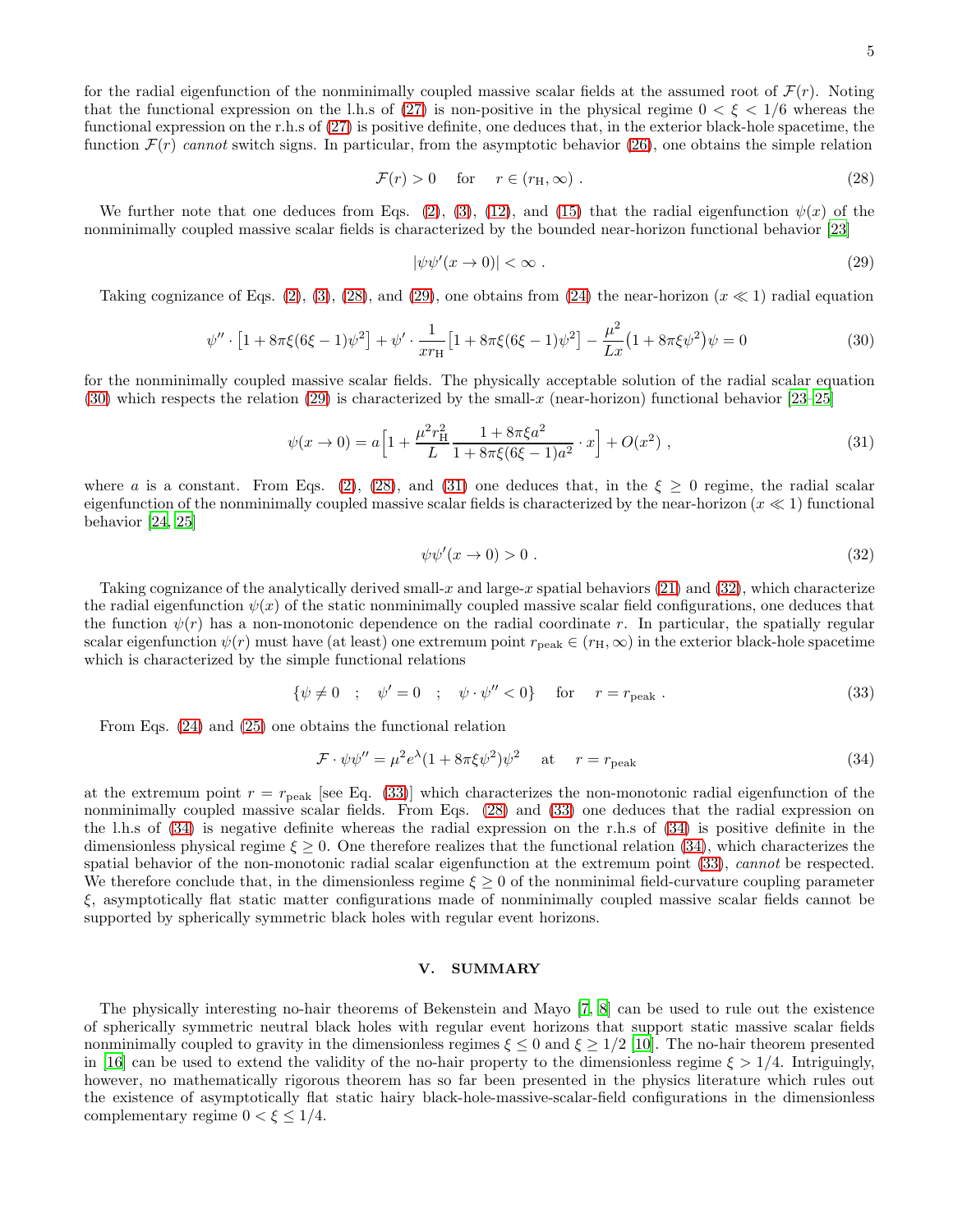Studying analytically the non-linearly coupled Einstein-scalar field equations, we have explicitly proved in the present paper that spherically symmetric asymptotically flat neutral black holes with regular event horizons cannot support static matter configurations made of nonminimally coupled massive scalar fields with *generic* values of the dimensionless physical parameter  $\xi$ .

### ACKNOWLEDGMENTS

This research is supported by the Carmel Science Foundation. I would like to thank Yael Oren, Arbel M. Ongo, Ayelet B. Lata, and Alona B. Tea for helpful discussions.

- <span id="page-5-0"></span>[1] J. D. Bekenstein, Phys. Rev. Letters 28, 452 (1972).
- <span id="page-5-1"></span>[2] C. Teitelboim, Lett. Nuov. Cim. 3, 326 (1972).
- <span id="page-5-2"></span>[3] J. E. Chase, Commun. Math. Phys. 19, 276 (1970).
- [4] J. D. Bekenstein, Physics Today 33, 24 (1980).
- [5] M. Heusler, J. Math. Phys. 33, 3497 (1992); M. Heusler, Class. Quant. Grav. 12, 779 (1995).
- [6] J. D. Bekenstein, Phys. Rev. D 51, R6608 (1995).
- <span id="page-5-8"></span>[7] A. E. Mayo and J. D. Bekenstein, Phys. Rev. D 54, 5059 (1996).
- <span id="page-5-3"></span>[8] J. D. Bekenstein, [arXiv:gr-qc/9605059](http://arxiv.org/abs/gr-qc/9605059) .
- <span id="page-5-5"></span><span id="page-5-4"></span>[9] The term 'regular black hole' is used here to describe a black-hole spacetime with a non-singular boundary (event horizon). [10] It is worth mentioning that, as explicitly proved in [\[7,](#page-5-8) [8](#page-5-3)], the intriguing no-hair property of asymptotically flat spherically symmetric black-hole spacetimes with regular event horizons can be extended to the case of scalar fields with positive semidefinite self-interaction potentials [\[7](#page-5-8), [8\]](#page-5-3).
- <span id="page-5-6"></span>[11] S. Hod, Phys. Rev. D 86, 104026 (2012) [\[arXiv:1211.3202\]](http://arxiv.org/abs/1211.3202); S. Hod, The Euro. Phys. Journal C 73, 2378 (2013) [\[arXiv:1311.5298\]](http://arxiv.org/abs/1311.5298); S. Hod, Phys. Rev. D 90, 024051 (2014) [\[arXiv:1406.1179\]](http://arxiv.org/abs/1406.1179); S. Hod, Phys. Lett. B 739, 196 (2014) [\[arXiv:1411.2609\]](http://arxiv.org/abs/1411.2609); S. Hod, Class. and Quant. Grav. 32, 134002 (2015) [\[arXiv:1607.00003\]](http://arxiv.org/abs/1607.00003); S. Hod, Phys. Lett. B 751, 177 (2015); S. Hod, Class. and Quant. Grav. 33, 114001 (2016); S. Hod, Phys. Lett. B 758, 181 (2016) [\[arXiv:1606.02306\]](http://arxiv.org/abs/1606.02306); S. Hod and O. Hod, Phys. Rev. D 81, 061502 Rapid communication (2010) [\[arXiv:0910.0734\]](http://arxiv.org/abs/0910.0734); S. Hod, Phys. Lett. B 708, 320 (2012) [\[arXiv:1205.1872\]](http://arxiv.org/abs/1205.1872); S. Hod, Jour. of High Energy Phys. 01, 030 (2017) [\[arXiv:1612.00014\]](http://arxiv.org/abs/1612.00014).
- [12] C. A. R. Herdeiro and E. Radu, Phys. Rev. Lett. 112, 221101 (2014); C. L. Benone, L. C. B. Crispino, C. Herdeiro, and E. Radu, Phys. Rev. D 90, 104024 (2014); C. A. R. Herdeiro and E. Radu, Phys. Rev. D 89, 124018 (2014); C. A. R. Herdeiro and E. Radu, Int. J. Mod. Phys. D 23, 1442014 (2014); Y. Brihaye, C. Herdeiro, and E. Radu, Phys. Lett. B 739, 1 (2014); J. C. Degollado and C. A. R. Herdeiro, Phys. Rev. D 90, 065019 (2014); C. Herdeiro, E. Radu, and H. R´unarsson, Phys. Lett. B 739, 302 (2014); C. Herdeiro and E. Radu, Class. Quantum Grav. 32 144001 (2015); C. A. R. Herdeiro and E. Radu, Int. J. Mod. Phys. D 24, 1542014 (2015); C. A. R. Herdeiro and E. Radu, Int. J. Mod. Phys. D 24, 1544022 (2015); P. V. P. Cunha, C. A. R. Herdeiro, E. Radu, and H. F. Rúnarsson, Phys. Rev. Lett. 115, 211102 (2015); B. Kleihaus, J. Kunz, and S. Yazadjiev, Phys. Lett. B 744, 406 (2015); C. A. R. Herdeiro, E. Radu, and H. F. Rúnarsson, Phys. Rev. D 92, 084059 (2015); C. Herdeiro, J. Kunz, E. Radu, and B. Subagyo, Phys. Lett. B 748, 30 (2015); C. A. R. Herdeiro, E. Radu, and H. F. Rúnarsson, Class. Quant. Grav. 33, 154001 (2016); C. A. R. Herdeiro, E. Radu, and H. F. R´unarsson, Int. J. Mod. Phys. D 25, 1641014 (2016); Y. Brihaye, C. Herdeiro, and E. Radu, Phys. Lett. B 760, 279 (2016); Y. Ni, M. Zhou, A. C. Avendano, C. Bambi, C. A. R. Herdeiro, and E. Radu, JCAP 1607, 049 (2016); M. Wang,  $arXiv:1606.00811$ .
- <span id="page-5-7"></span>[13] See also Y. Shlapentokh-Rothman, Commun. Math. Phys. 329, 859 (2014); G. Moschidis, [arXiv:1608.02041](http://arxiv.org/abs/1608.02041) .
- <span id="page-5-9"></span>[14] The physical parameter ξ quantifies the strength of the non-trivial coupling between the massive scalar field and the spacetime curvature [see Eq. [\(5\)](#page-1-1) below].
- [15] See [\[16](#page-5-11), [17\]](#page-5-16) for novel no-scalar-hair theorems for spherically symmetric asymptotically flat reflecting (rather than absorbing) compact objects.
- <span id="page-5-11"></span>[16] S. Hod, Phys. Rev. D 94, 104073 (2016) [\[arXiv:1612.04823\]](http://arxiv.org/abs/1612.04823); S. Hod, Phys. Rev. D 96, 024019 (2017) [\[arXiv:1709.01933\]](http://arxiv.org/abs/1709.01933); S. Hod, Phys. Lett. B 773, 208 (2017).
- <span id="page-5-16"></span>[17] S. Hod, Phys. Lett. B **771**, 521 (2017).
- <span id="page-5-12"></span>[18] T. P. Sotiriou, Class. Quant. Grav. 32, 214002 (2015) [\[arXiv:1505.00248\]](http://arxiv.org/abs/1505.00248).
- [19] See also T. P. Sotiriou and V. Faraoni, Phys. Rev. Lett. 108, 081103 (2012); L. Hui and A. Nicolis, Phys. Rev. Lett. 110, 241104 (2013); T. P. Sotiriou and S. Y. Zhou, Phys. Rev. Lett. 112, 251102 (2014).
- <span id="page-5-10"></span>[20] See also M. Salgado, Class. Quant. Grav. 23, 4719 (2006); M. Salgado, D. Martinez-del Rio, M. Alcubierre and D. Nunez, Phys. Rev. D 77, 104010 (2008).
- <span id="page-5-13"></span>[21] R. L. Bowers and E. P. T. Liang, The Astrophys. Jour., 188, 657 (1974).
- <span id="page-5-14"></span>[22] Note that  $\psi \neq 0$  at the assumed root of F [see Eq. [\(25\)](#page-3-3)].
- <span id="page-5-15"></span>[23] It is worth emphasizing that one learns from Eqs. [\(2\)](#page-1-0), [\(3\)](#page-1-8), and [\(24\)](#page-3-1) that if  $\mathcal{F}(x)$  vanishes in the near-horizon  $x \to 0$  limit, then  $\psi\psi'(x\to 0)$  blows up. This divergent near-horizon behavior contradicts the bounded functional relation [\(29\)](#page-4-1) [see [\(22\)](#page-3-6)]. One therefore concludes that  $\mathcal{F}(x)$  cannot vanish in the near-horizon  $x \to 0$  limit [see also [\(28\)](#page-4-0)].